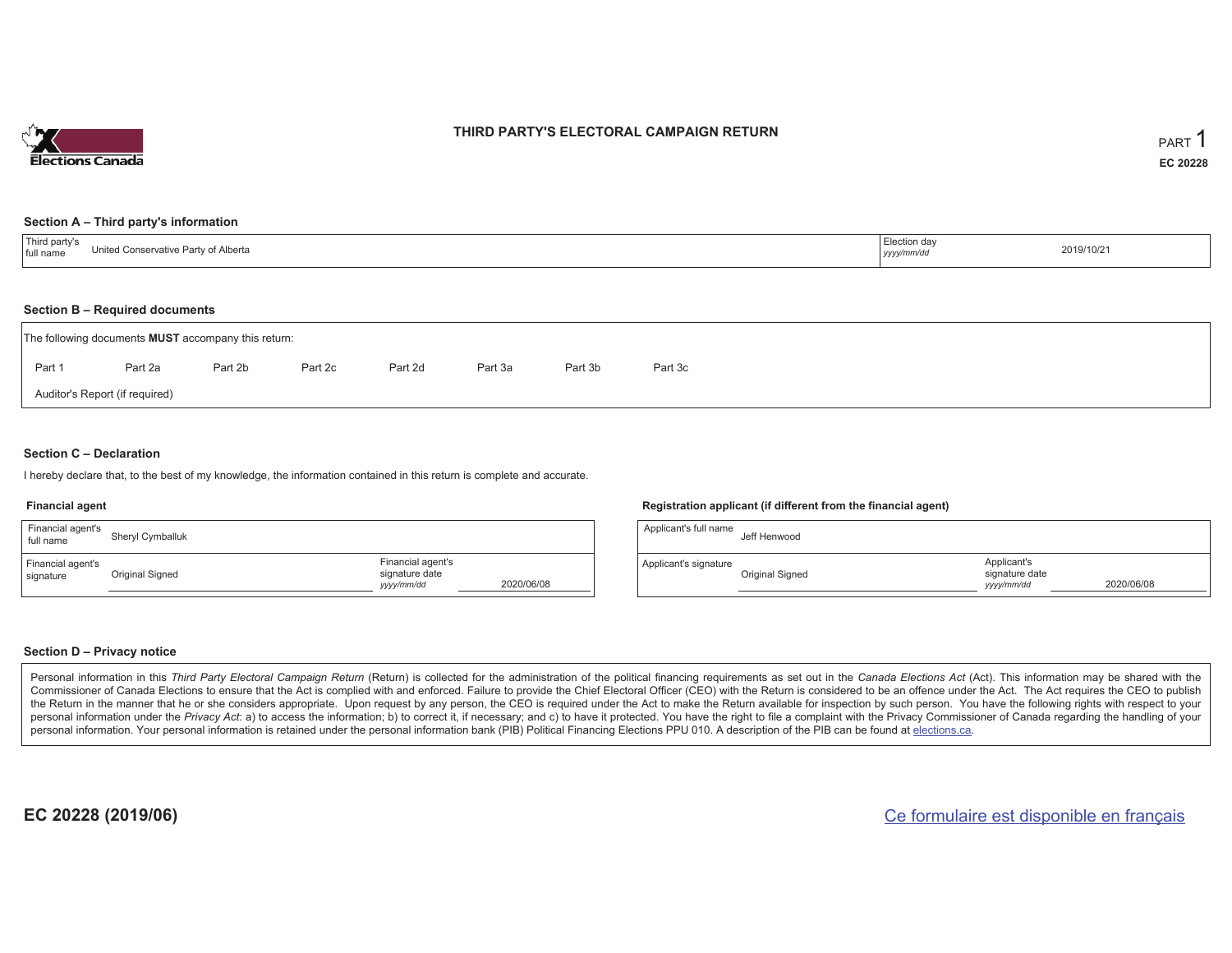

## **THIRD PARTY'S ELECTORAL CAMPAIGN RETURN HIRD PARTY'S ELECTORAL CAMPAIGN RETURN<br>Statement of monetary contributions received PART 2a**

**EC 20228**

| No. | Full name | <b>Street</b><br>no. | <b>Street</b> | Apt. | City | Prov./<br>Terr. | Postal<br>code | Date<br>received<br>yyyy/mm/dd                                                      | Individual | <b>Business /</b><br>Commercial<br>organization | Government | Trade union | Corporation<br>capital | Unincorporated<br>without share organization or<br>association |
|-----|-----------|----------------------|---------------|------|------|-----------------|----------------|-------------------------------------------------------------------------------------|------------|-------------------------------------------------|------------|-------------|------------------------|----------------------------------------------------------------|
|     |           |                      |               |      |      |                 |                |                                                                                     | \$         | \$                                              | \$         | \$          | \$                     | \$                                                             |
|     |           |                      |               |      |      |                 |                |                                                                                     |            |                                                 |            |             |                        |                                                                |
|     |           |                      |               |      |      |                 |                |                                                                                     |            |                                                 |            |             |                        |                                                                |
|     |           |                      |               |      |      |                 |                |                                                                                     |            |                                                 |            |             |                        |                                                                |
|     |           |                      |               |      |      |                 |                |                                                                                     |            |                                                 |            |             |                        |                                                                |
|     |           |                      |               |      |      |                 |                |                                                                                     |            |                                                 |            |             |                        |                                                                |
|     |           |                      |               |      |      |                 |                |                                                                                     |            |                                                 |            |             |                        |                                                                |
|     |           |                      |               |      |      |                 |                |                                                                                     |            |                                                 |            |             |                        |                                                                |
|     |           |                      |               |      |      |                 |                |                                                                                     |            |                                                 |            |             |                        |                                                                |
|     |           |                      |               |      |      |                 |                |                                                                                     |            |                                                 |            |             |                        |                                                                |
|     |           |                      |               |      |      |                 |                |                                                                                     |            |                                                 |            |             |                        |                                                                |
|     |           |                      |               |      |      |                 |                |                                                                                     |            |                                                 |            |             |                        |                                                                |
|     |           |                      |               |      |      |                 |                |                                                                                     |            |                                                 |            |             |                        |                                                                |
|     |           |                      |               |      |      |                 |                |                                                                                     |            |                                                 |            |             |                        |                                                                |
|     |           |                      |               |      |      |                 |                |                                                                                     |            |                                                 |            |             |                        |                                                                |
|     |           |                      |               |      |      |                 |                |                                                                                     |            |                                                 |            |             |                        |                                                                |
|     |           |                      |               |      |      |                 |                | Totals carried forward from previous page \$                                        |            |                                                 |            |             |                        |                                                                |
|     |           |                      |               |      |      |                 |                | Total amount of monetary contributions by contributors who gave over \$200 (A)      |            |                                                 |            |             |                        |                                                                |
|     |           |                      |               |      |      |                 |                | Number of contributors who gave over \$200                                          |            |                                                 |            |             |                        |                                                                |
|     |           |                      |               |      |      |                 |                | Total amount of monetary contributions by contributors who gave \$200 or less $(B)$ |            |                                                 |            |             |                        |                                                                |
|     |           |                      |               |      |      |                 |                | Number of contributors who gave \$200 or less                                       |            |                                                 |            |             |                        |                                                                |
|     |           |                      |               |      |      |                 |                | Total amount of all monetary contributions (A+B)                                    |            |                                                 |            |             |                        |                                                                |
|     |           |                      |               |      |      |                 |                | Number of contributors who gave monetary contributions                              |            |                                                 |            |             |                        |                                                                |

| Third<br>United Conservative Party of Alberta<br>  party | Election dav<br>2019/10/21<br>, уууулг | Page<br>_____ |
|----------------------------------------------------------|----------------------------------------|---------------|
|----------------------------------------------------------|----------------------------------------|---------------|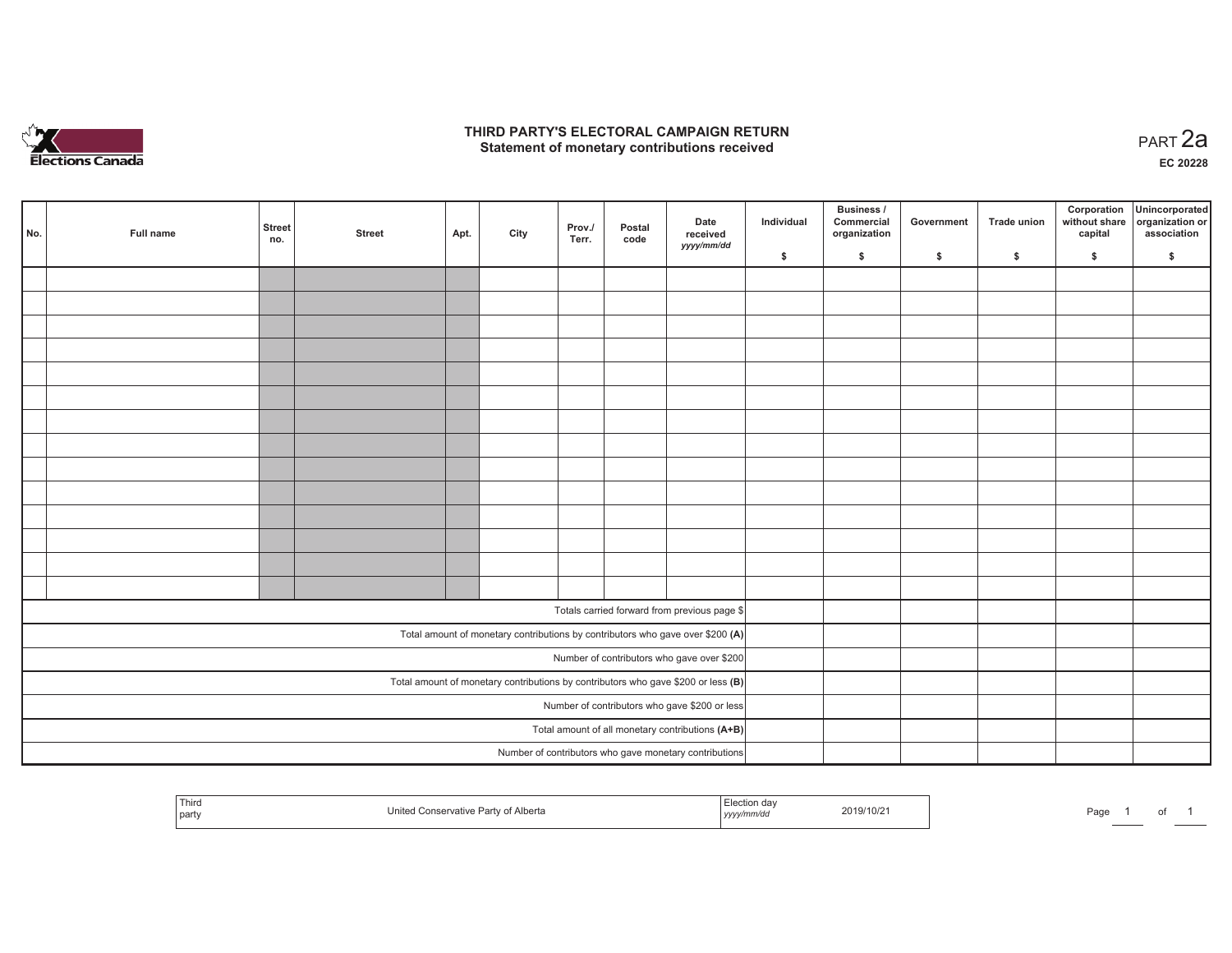

## **THIRD PARTY'S ELECTORAL CAMPAIGN RETURN**  THIRD PARTY'S ELECTORAL CAMPAIGN RETURN<br>Statement of non-monetary contributions received<br> **PART 2b**

| No. | Full name | <b>Street</b><br>no. | <b>Street</b> | Apt. | City | Prov./<br>Terr. | Postal<br>code | Date<br>received<br>yyyy/mm/dd                                                          | Individual | <b>Business /</b><br>Commercial<br>organization | Government   | Trade union  | Corporation<br>capital | Unincorporated<br>without share organization or<br>association |
|-----|-----------|----------------------|---------------|------|------|-----------------|----------------|-----------------------------------------------------------------------------------------|------------|-------------------------------------------------|--------------|--------------|------------------------|----------------------------------------------------------------|
|     |           |                      |               |      |      |                 |                |                                                                                         | \$         | \$                                              | $\mathsf{s}$ | $\mathbf{s}$ | \$                     | \$                                                             |
|     |           |                      |               |      |      |                 |                |                                                                                         |            |                                                 |              |              |                        |                                                                |
|     |           |                      |               |      |      |                 |                |                                                                                         |            |                                                 |              |              |                        |                                                                |
|     |           |                      |               |      |      |                 |                |                                                                                         |            |                                                 |              |              |                        |                                                                |
|     |           |                      |               |      |      |                 |                |                                                                                         |            |                                                 |              |              |                        |                                                                |
|     |           |                      |               |      |      |                 |                |                                                                                         |            |                                                 |              |              |                        |                                                                |
|     |           |                      |               |      |      |                 |                |                                                                                         |            |                                                 |              |              |                        |                                                                |
|     |           |                      |               |      |      |                 |                |                                                                                         |            |                                                 |              |              |                        |                                                                |
|     |           |                      |               |      |      |                 |                |                                                                                         |            |                                                 |              |              |                        |                                                                |
|     |           |                      |               |      |      |                 |                |                                                                                         |            |                                                 |              |              |                        |                                                                |
|     |           |                      |               |      |      |                 |                |                                                                                         |            |                                                 |              |              |                        |                                                                |
|     |           |                      |               |      |      |                 |                |                                                                                         |            |                                                 |              |              |                        |                                                                |
|     |           |                      |               |      |      |                 |                |                                                                                         |            |                                                 |              |              |                        |                                                                |
|     |           |                      |               |      |      |                 |                |                                                                                         |            |                                                 |              |              |                        |                                                                |
|     |           |                      |               |      |      |                 |                |                                                                                         |            |                                                 |              |              |                        |                                                                |
|     |           |                      |               |      |      |                 |                |                                                                                         |            |                                                 |              |              |                        |                                                                |
|     |           |                      |               |      |      |                 |                | Totals carried forward from previous page \$                                            |            |                                                 |              |              |                        |                                                                |
|     |           |                      |               |      |      |                 |                | Total amount of non-monetary contributions by contributors who gave over \$200 (A)      |            |                                                 |              |              |                        |                                                                |
|     |           |                      |               |      |      |                 |                | Number of contributors who gave over \$200                                              |            |                                                 |              |              |                        |                                                                |
|     |           |                      |               |      |      |                 |                | Total amount of non-monetary contributions by contributors who gave \$200 or less $(B)$ |            |                                                 |              |              |                        |                                                                |
|     |           |                      |               |      |      |                 |                | Number of contributors who gave \$200 or less                                           |            |                                                 |              |              |                        |                                                                |
|     |           |                      |               |      |      |                 |                | Total amount of all non-monetary contributions (A+B)                                    |            |                                                 |              |              |                        |                                                                |
|     |           |                      |               |      |      |                 |                | Number of contributors who gave non-monetary contributions                              |            |                                                 |              |              |                        |                                                                |

| <sup>I</sup> Third<br>  party | rty of Alberta<br>Conservative<br>Par. | ı dav<br>2019/10/2<br>nmrao<br><b>17999</b> | Page |
|-------------------------------|----------------------------------------|---------------------------------------------|------|
|-------------------------------|----------------------------------------|---------------------------------------------|------|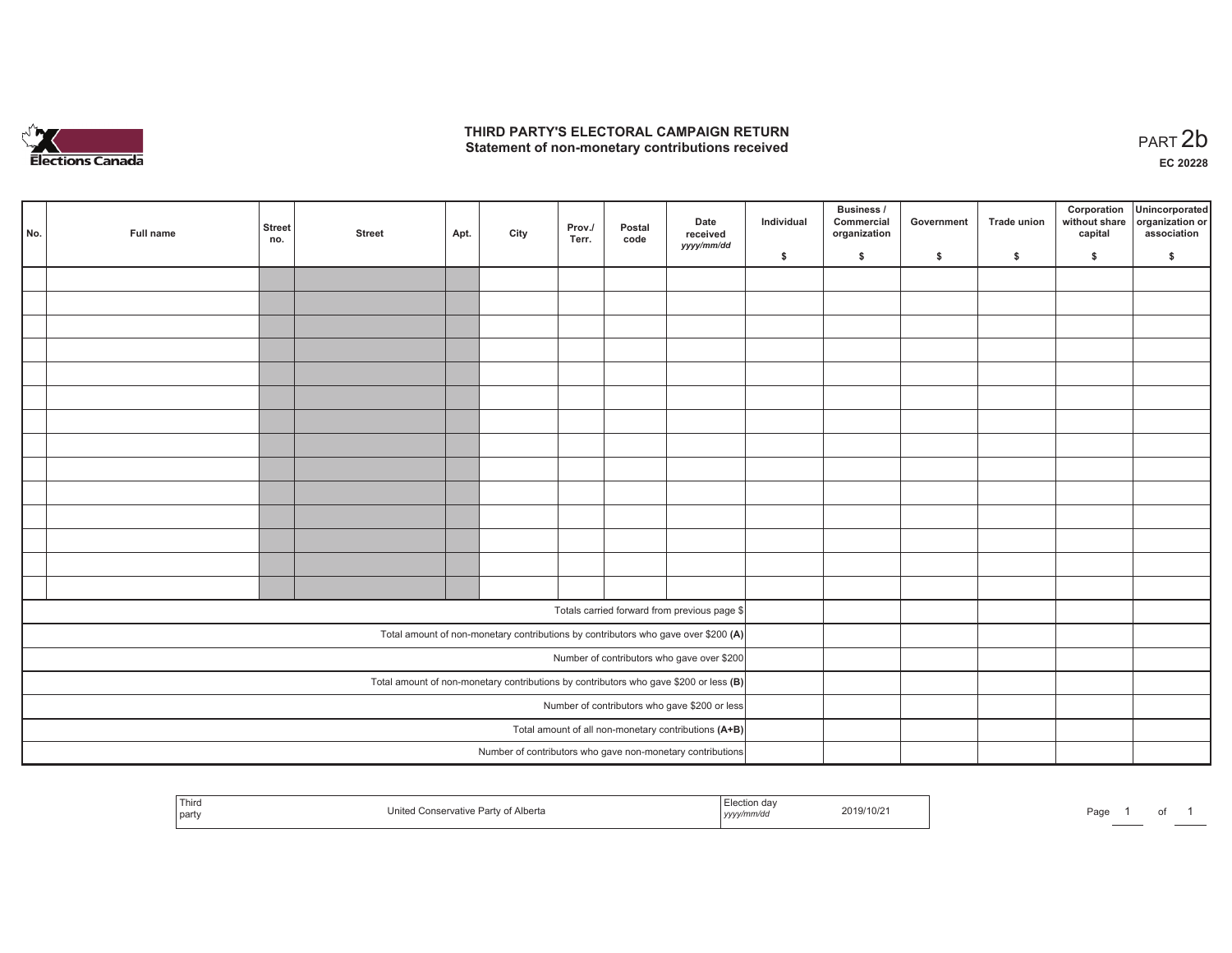

## **THIRD PARTY'S ELECTORAL CAMPAIGN RETURN STATE:** PARTY'S ELECTORAL CAMPAIGN RETURN<br>
Statement of operating loans received

**EC 20228**

| No. | Full name | <b>Street</b><br>no. | <b>Street</b> | Apt. | City | Prov./<br>Terr. | Postal<br>code | Date<br>received<br>yyyy/mm/dd                                  | Individual | <b>Business /</b><br>Commercial<br>organization | Government | <b>Trade union</b> | Corporation<br>capital | Unincorporated<br>without share organization or<br>association |
|-----|-----------|----------------------|---------------|------|------|-----------------|----------------|-----------------------------------------------------------------|------------|-------------------------------------------------|------------|--------------------|------------------------|----------------------------------------------------------------|
|     |           |                      |               |      |      |                 |                |                                                                 | \$         | \$                                              | \$         | \$                 | \$                     | \$                                                             |
|     |           |                      |               |      |      |                 |                |                                                                 |            |                                                 |            |                    |                        |                                                                |
|     |           |                      |               |      |      |                 |                |                                                                 |            |                                                 |            |                    |                        |                                                                |
|     |           |                      |               |      |      |                 |                |                                                                 |            |                                                 |            |                    |                        |                                                                |
|     |           |                      |               |      |      |                 |                |                                                                 |            |                                                 |            |                    |                        |                                                                |
|     |           |                      |               |      |      |                 |                |                                                                 |            |                                                 |            |                    |                        |                                                                |
|     |           |                      |               |      |      |                 |                |                                                                 |            |                                                 |            |                    |                        |                                                                |
|     |           |                      |               |      |      |                 |                |                                                                 |            |                                                 |            |                    |                        |                                                                |
|     |           |                      |               |      |      |                 |                |                                                                 |            |                                                 |            |                    |                        |                                                                |
|     |           |                      |               |      |      |                 |                |                                                                 |            |                                                 |            |                    |                        |                                                                |
|     |           |                      |               |      |      |                 |                |                                                                 |            |                                                 |            |                    |                        |                                                                |
|     |           |                      |               |      |      |                 |                |                                                                 |            |                                                 |            |                    |                        |                                                                |
|     |           |                      |               |      |      |                 |                |                                                                 |            |                                                 |            |                    |                        |                                                                |
|     |           |                      |               |      |      |                 |                |                                                                 |            |                                                 |            |                    |                        |                                                                |
|     |           |                      |               |      |      |                 |                |                                                                 |            |                                                 |            |                    |                        |                                                                |
|     |           |                      |               |      |      |                 |                | Totals carried forward from previous page \$                    |            |                                                 |            |                    |                        |                                                                |
|     |           |                      |               |      |      |                 |                | Total amount of loans by lenders who provided over \$200 (A)    |            |                                                 |            |                    |                        |                                                                |
|     |           |                      |               |      |      |                 |                | Number of lenders who provided over \$200                       |            |                                                 |            |                    |                        |                                                                |
|     |           |                      |               |      |      |                 |                | Total amount of loans by lenders who provided \$200 or less (B) |            |                                                 |            |                    |                        |                                                                |
|     |           |                      |               |      |      |                 |                | Number of lenders who provided \$200 or less                    |            |                                                 |            |                    |                        |                                                                |
|     |           |                      |               |      |      |                 |                | Total amount of all loans (A+B)                                 |            |                                                 |            |                    |                        |                                                                |
|     |           |                      |               |      |      |                 |                | Number of all lenders who provided loans                        |            |                                                 |            |                    |                        |                                                                |

| ' Thiro<br>party | Conservative Party of Alberta<br>Inited | ection dav<br>yyyy/mm/da | 2019/10/21 | Page |  |
|------------------|-----------------------------------------|--------------------------|------------|------|--|
|------------------|-----------------------------------------|--------------------------|------------|------|--|

 $p$ f 1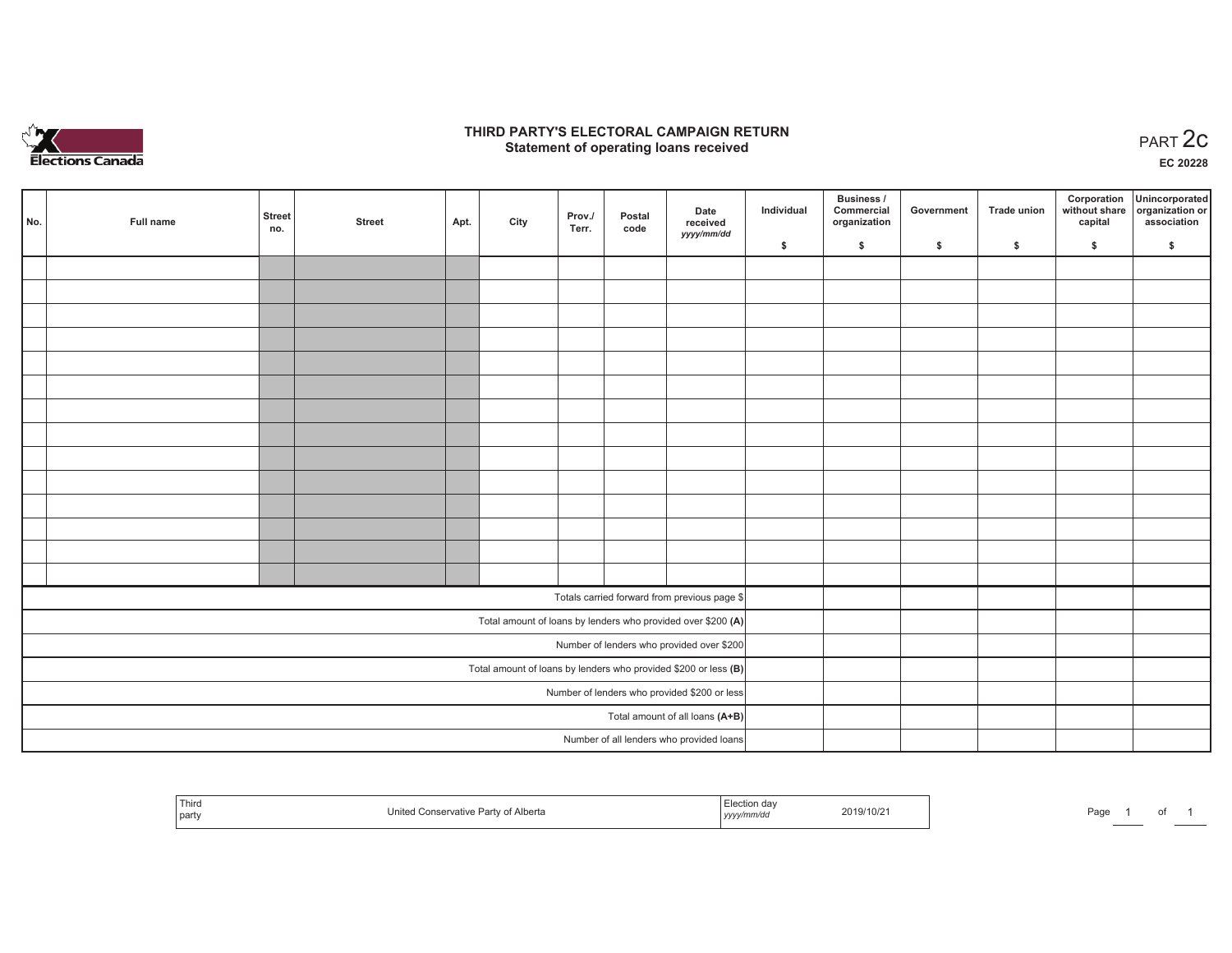

## **THIRD PARTY'S ELECTORAL CAMPAIGN RETURN S** ELECTORAL CAMPAIGN RETURN<br>Summary of inflows PART 2d

| No.   | Type of contributor / lender                    | <b>Monetary</b><br>contributions<br>(Part 2a)<br>\$ | Non-monetary<br>contributions<br>(Part 2b)<br>\$ | Loans<br>(Part 2c)<br>\$ | <b>Total</b><br>\$ | Number of<br>contributors and<br>lenders |  |  |  |
|-------|-------------------------------------------------|-----------------------------------------------------|--------------------------------------------------|--------------------------|--------------------|------------------------------------------|--|--|--|
| 1.1   | Individuals                                     |                                                     |                                                  |                          |                    |                                          |  |  |  |
|       | 2. Businesses / Commercial organizations        |                                                     |                                                  |                          |                    |                                          |  |  |  |
| 3.    | Governments                                     |                                                     |                                                  |                          |                    |                                          |  |  |  |
| 4.    | Trade unions                                    |                                                     |                                                  |                          |                    |                                          |  |  |  |
| 5.    | Corporations without share capital              |                                                     |                                                  |                          |                    |                                          |  |  |  |
|       | 6. Unincorporated organizations or associations |                                                     |                                                  |                          |                    |                                          |  |  |  |
|       | 7.   Total (items 1 to 6)                       |                                                     |                                                  |                          |                    |                                          |  |  |  |
| Total |                                                 |                                                     |                                                  |                          |                    |                                          |  |  |  |
| 8.    | Amount of third party's resources used          |                                                     |                                                  |                          | 8,505.00           |                                          |  |  |  |
| 9.    | Grand total (items 7 and 8)                     |                                                     |                                                  |                          | 8,505.00           |                                          |  |  |  |

| Third<br>party | of Alberta<br>Jnited<br>. Conservative Party 1<br>. | Election day<br>yyyy/mm/dd | 2019/10/2 |
|----------------|-----------------------------------------------------|----------------------------|-----------|
|----------------|-----------------------------------------------------|----------------------------|-----------|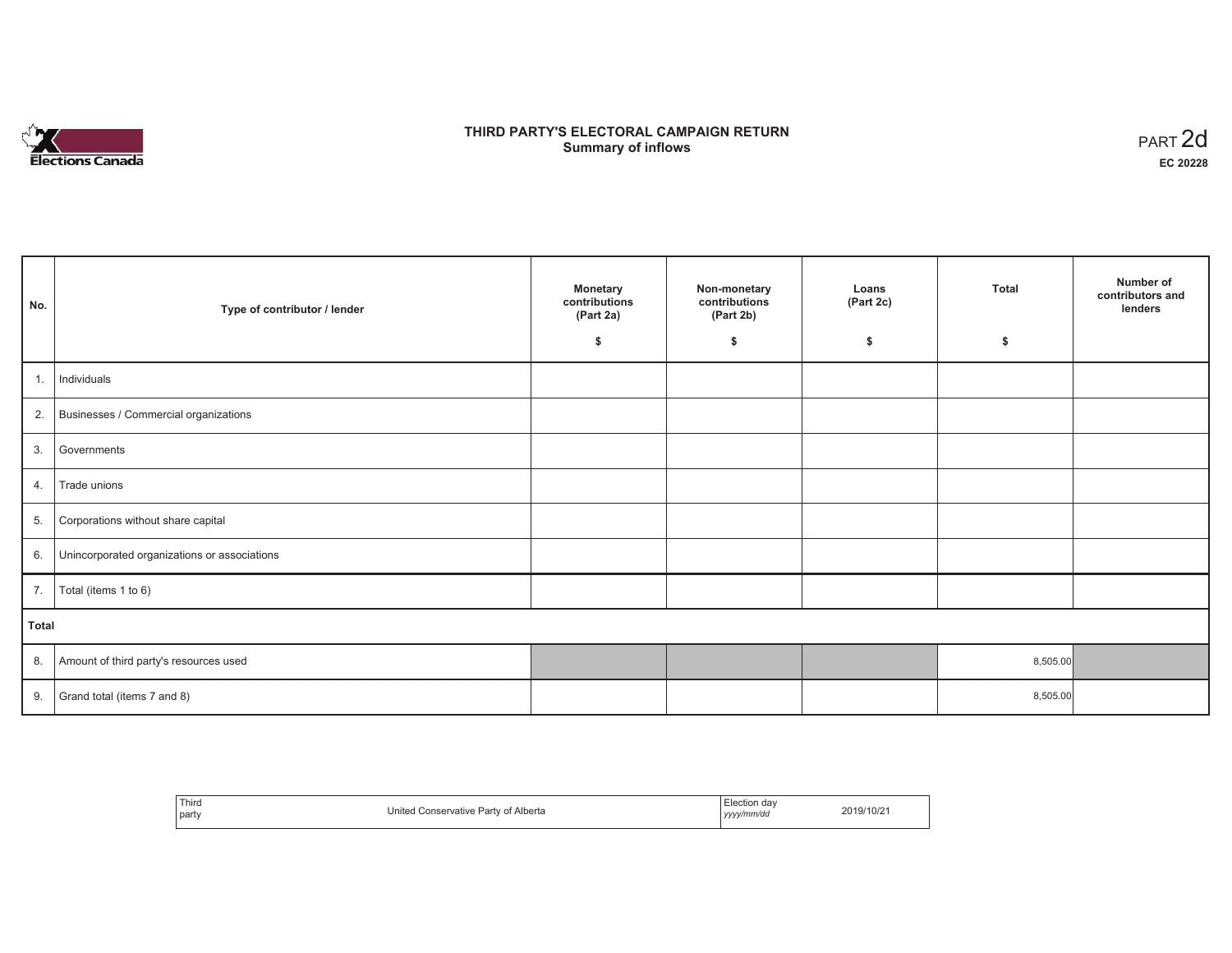

## **THIRD PARTY'S ELECTORAL CAMPAIGN RETURN Statement of expenses incurred for regulated activities that take place during the pre-election period**  *(Only applicable to a fixed-date general election)*

For a list of expense types, expense categories and expense subcategories, refer to Annex II in the Instructions.

| No.                                          | Date<br>incurred<br>yyyy/mm/dd | <b>ED Code</b><br>$($ if applicable $)$ | Supplier | <b>Expense type</b> | Expense<br>category | Expense<br>subcategory | <b>Starting date</b><br>of activity,<br>advertisement<br>or survey<br>yyyy/mm/dd | Ending date<br>of activity,<br>advertisement<br>or survey<br>yyyy/mm/dd | Place of activity or<br>advertisement | Expense amount<br>\$ |
|----------------------------------------------|--------------------------------|-----------------------------------------|----------|---------------------|---------------------|------------------------|----------------------------------------------------------------------------------|-------------------------------------------------------------------------|---------------------------------------|----------------------|
|                                              |                                |                                         |          |                     |                     |                        |                                                                                  |                                                                         |                                       |                      |
|                                              |                                |                                         |          |                     |                     |                        |                                                                                  |                                                                         |                                       |                      |
|                                              |                                |                                         |          |                     |                     |                        |                                                                                  |                                                                         |                                       |                      |
|                                              |                                |                                         |          |                     |                     |                        |                                                                                  |                                                                         |                                       |                      |
|                                              |                                |                                         |          |                     |                     |                        |                                                                                  |                                                                         |                                       |                      |
|                                              |                                |                                         |          |                     |                     |                        |                                                                                  |                                                                         |                                       |                      |
|                                              |                                |                                         |          |                     |                     |                        |                                                                                  |                                                                         |                                       |                      |
|                                              |                                |                                         |          |                     |                     |                        |                                                                                  |                                                                         |                                       |                      |
|                                              |                                |                                         |          |                     |                     |                        |                                                                                  |                                                                         |                                       |                      |
|                                              |                                |                                         |          |                     |                     |                        |                                                                                  |                                                                         |                                       |                      |
|                                              |                                |                                         |          |                     |                     |                        |                                                                                  |                                                                         |                                       |                      |
|                                              |                                |                                         |          |                     |                     |                        |                                                                                  |                                                                         |                                       |                      |
|                                              |                                |                                         |          |                     |                     |                        |                                                                                  |                                                                         |                                       |                      |
|                                              |                                |                                         |          |                     |                     |                        |                                                                                  |                                                                         |                                       |                      |
|                                              |                                |                                         |          |                     |                     |                        |                                                                                  |                                                                         |                                       |                      |
|                                              |                                |                                         |          |                     |                     |                        |                                                                                  |                                                                         |                                       |                      |
|                                              |                                |                                         |          |                     |                     |                        |                                                                                  |                                                                         |                                       |                      |
| Totals carried forward from previous page \$ |                                |                                         |          |                     |                     |                        |                                                                                  |                                                                         |                                       |                      |
| Total \$                                     |                                |                                         |          |                     |                     |                        |                                                                                  |                                                                         |                                       |                      |

| ' Thiro<br>party | Jnit<br>Alberta<br>onservative | ua<br><i>mw</i><br>,,,,, | 2019/10/2<br>the contract of the contract of the contract of the contract of the contract of | Page |  |  |  |
|------------------|--------------------------------|--------------------------|----------------------------------------------------------------------------------------------|------|--|--|--|
|------------------|--------------------------------|--------------------------|----------------------------------------------------------------------------------------------|------|--|--|--|

 $_{\sf PART}$ 3a **EC 20228**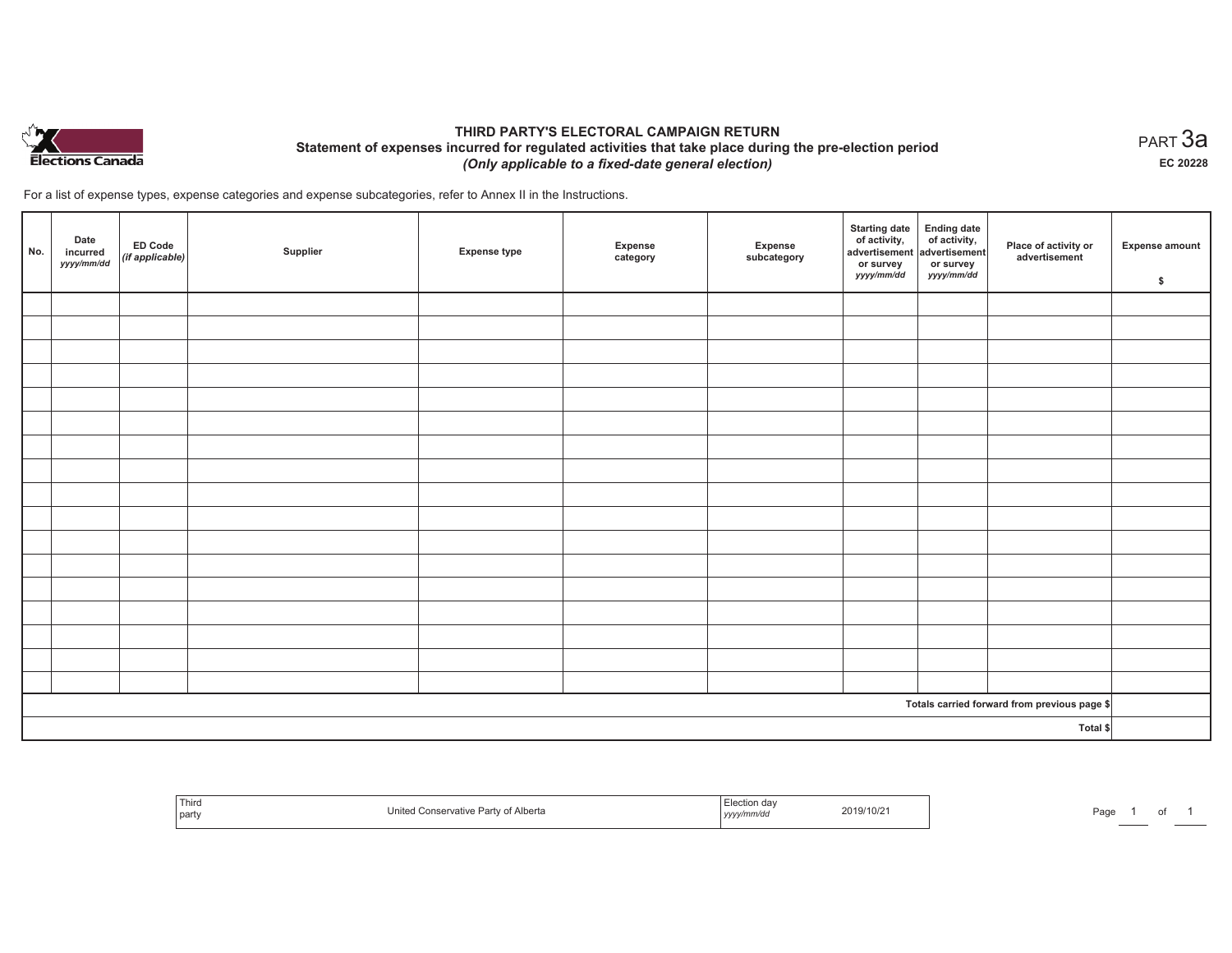

# **THIRD PARTY'S ELECTORAL CAMPAIGN RETURN Statement of expenses incurred for regulated activities that take place during the election period**<br>PART  $3\mathsf{b}$

**EC 20228**

of 1

For a list of expense types, expense categories and expense subcategories, refer to Annex II in the Instructions.

| No.      | Date<br>incurred<br>yyyy/mm/dd | ED Code<br>(if applicable) | Supplier | <b>Expense type</b>  | Expense<br>category | Expense<br>subcategory | <b>Starting date</b><br>of activity,<br>advertisement<br>or survey<br>yyyy/mm/dd | Ending date<br>of activity,<br>advertisement<br>or survey<br>yyyy/mm/dd | Place of activity or<br>advertisement        | <b>Expense amount</b><br>\$ |
|----------|--------------------------------|----------------------------|----------|----------------------|---------------------|------------------------|----------------------------------------------------------------------------------|-------------------------------------------------------------------------|----------------------------------------------|-----------------------------|
|          | 2019/09/27                     |                            | CDM      | Election Advertising | Advertising         | Mailouts               | 2019/09/27                                                                       | 2019/10/21                                                              | Alberta                                      | 8,505.00                    |
|          |                                |                            |          |                      |                     |                        |                                                                                  |                                                                         |                                              |                             |
|          |                                |                            |          |                      |                     |                        |                                                                                  |                                                                         |                                              |                             |
|          |                                |                            |          |                      |                     |                        |                                                                                  |                                                                         |                                              |                             |
|          |                                |                            |          |                      |                     |                        |                                                                                  |                                                                         |                                              |                             |
|          |                                |                            |          |                      |                     |                        |                                                                                  |                                                                         |                                              |                             |
|          |                                |                            |          |                      |                     |                        |                                                                                  |                                                                         |                                              |                             |
|          |                                |                            |          |                      |                     |                        |                                                                                  |                                                                         |                                              |                             |
|          |                                |                            |          |                      |                     |                        |                                                                                  |                                                                         |                                              |                             |
|          |                                |                            |          |                      |                     |                        |                                                                                  |                                                                         |                                              |                             |
|          |                                |                            |          |                      |                     |                        |                                                                                  |                                                                         |                                              |                             |
|          |                                |                            |          |                      |                     |                        |                                                                                  |                                                                         |                                              |                             |
|          |                                |                            |          |                      |                     |                        |                                                                                  |                                                                         |                                              |                             |
|          |                                |                            |          |                      |                     |                        |                                                                                  |                                                                         |                                              |                             |
|          |                                |                            |          |                      |                     |                        |                                                                                  |                                                                         |                                              |                             |
|          |                                |                            |          |                      |                     |                        |                                                                                  |                                                                         |                                              |                             |
|          |                                |                            |          |                      |                     |                        |                                                                                  |                                                                         |                                              |                             |
|          |                                |                            |          |                      |                     |                        |                                                                                  |                                                                         | Totals carried forward from previous page \$ |                             |
| Total \$ |                                |                            |          |                      |                     |                        | 8,505.00                                                                         |                                                                         |                                              |                             |

| Third<br>  part | Inited<br>∴of Alberta<br>Party | un dav<br>- IE.<br>vvv/mm/ar<br>,,,, | 2019/10/2 | Page | the control of the control of the control of |
|-----------------|--------------------------------|--------------------------------------|-----------|------|----------------------------------------------|
|-----------------|--------------------------------|--------------------------------------|-----------|------|----------------------------------------------|